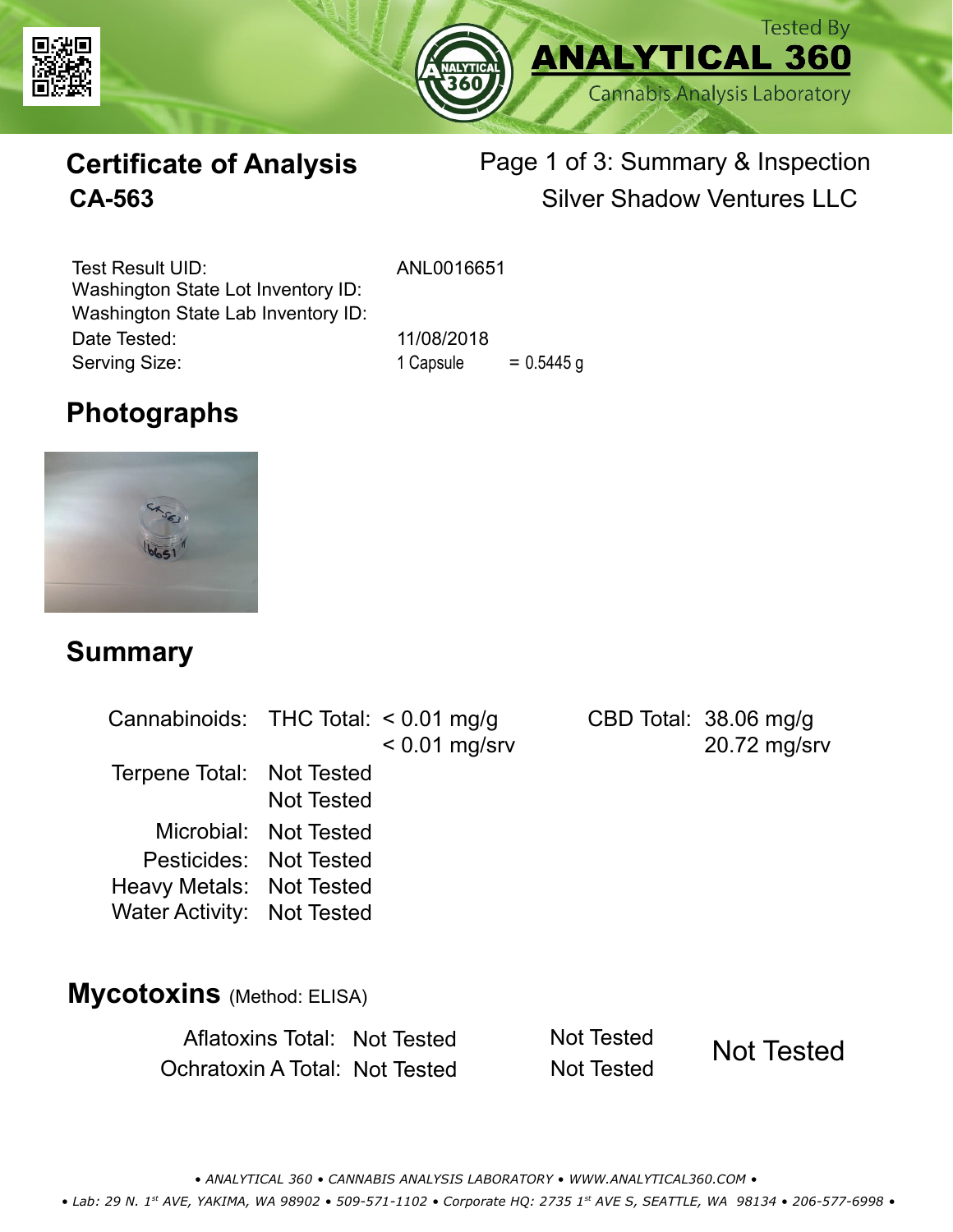



# **Certificate of Analysis** Page 2 of 3: Summary & Inspection **CA-563** Silver Shadow Ventures LLC

| Test Result UID:                   | ANL0016651 |              |
|------------------------------------|------------|--------------|
| Washington State Lot Inventory ID: |            |              |
| Washington State Lab Inventory ID: |            |              |
| Date Tested:                       | 11/08/2018 |              |
| Serving Size:                      | 1 Capsule  | $= 0.5445$ g |

#### **Potency Profile (Method: HPLC-DAD)**

|                                                                                                   | CBG-A                                                  | $< 0.01$ mg/g | $< 0.01$ mg/srv |
|---------------------------------------------------------------------------------------------------|--------------------------------------------------------|---------------|-----------------|
|                                                                                                   | <b>CBG</b>                                             | $< 0.01$ mg/g | $< 0.01$ mg/srv |
|                                                                                                   | <b>CBG TOTAL</b><br>$(CBG-A * 0.878 + CBG)^1$          | $< 0.01$ mg/g | $< 0.01$ mg/srv |
|                                                                                                   | $\Delta$ 9-THC-A                                       | $< 0.01$ mg/g | $< 0.01$ mg/srv |
|                                                                                                   | $\Delta$ 9-THC                                         | $< 0.01$ mg/g | $< 0.01$ mg/srv |
|                                                                                                   | $\Delta$ 9-THCV                                        | $< 0.01$ mg/g | $< 0.01$ mg/srv |
|                                                                                                   | $\Delta$ 8-THC                                         | $< 0.01$ mg/g | $< 0.01$ mg/srv |
|                                                                                                   | <b>CBN</b>                                             | $< 0.01$ mg/g | $< 0.01$ mg/srv |
|                                                                                                   | <b>THC-TOTAL</b><br>(THC-A * 0.877 + THC) <sup>1</sup> | $< 0.01$ mg/g | $< 0.01$ mg/srv |
|                                                                                                   | CBD-A                                                  | $< 0.01$ mg/g | $< 0.01$ mg/srv |
|                                                                                                   | <b>CBD</b>                                             | 38.06 mg/g    | 20.72 mg/srv    |
|                                                                                                   | CBDV-A                                                 | $< 0.01$ mg/g | $< 0.01$ mg/srv |
|                                                                                                   | <b>CBDV</b>                                            | $< 0.01$ mg/g | $< 0.01$ mg/srv |
|                                                                                                   | <b>CBD-TOTAL</b><br>$(CBD-A * 0.877 + CBD)^1$          | 38.06 mg/g    | 20.72 mg/srv    |
|                                                                                                   | <b>CBC</b>                                             | $< 0.01$ mg/g | $< 0.01$ mg/srv |
| <b>ACTIVATED-TOTAL</b><br>$(\Delta 9THC + 9-THCV + \Delta 8THC + CBN + CBD + CBDV + CBG + CBC)^2$ |                                                        | 38.06 mg/g    | 20.72 mg/srv    |
| <b>TOTAL DETECTED CANNABINOIDS</b><br>(CBDV TOTAL + THC TOTAL + CBD TOTAL + CBG TOTAL + D8THC +   |                                                        | 38.06 mg/g    | 20.72 mg/srv    |

(CBDV TOTAL + THC TOTA CBN + CBC + THCV)

1 - Cannabinoid totals are adjusted to account for the decarboxylation of the cannabinoid acids. The reported total is the amount of the activated cannabinoid that would be if all of the<br>carboxylic acid has been removed th

2 - Cannabinoids that have been activated through decarboxylation (curing/storage of flowers, or heating/cooking of edibles, tinctures, & concentrates)

*• ANALYTICAL 360 • CANNABIS ANALYSIS LABORATORY • WWW.ANALYTICAL360.COM • • Lab: 29 N. 1st AVE, YAKIMA, WA 98902 • 509-571-1102 • Corporate HQ: 2735 1st AVE S, SEATTLE, WA 98134 • 206-577-6998 •*